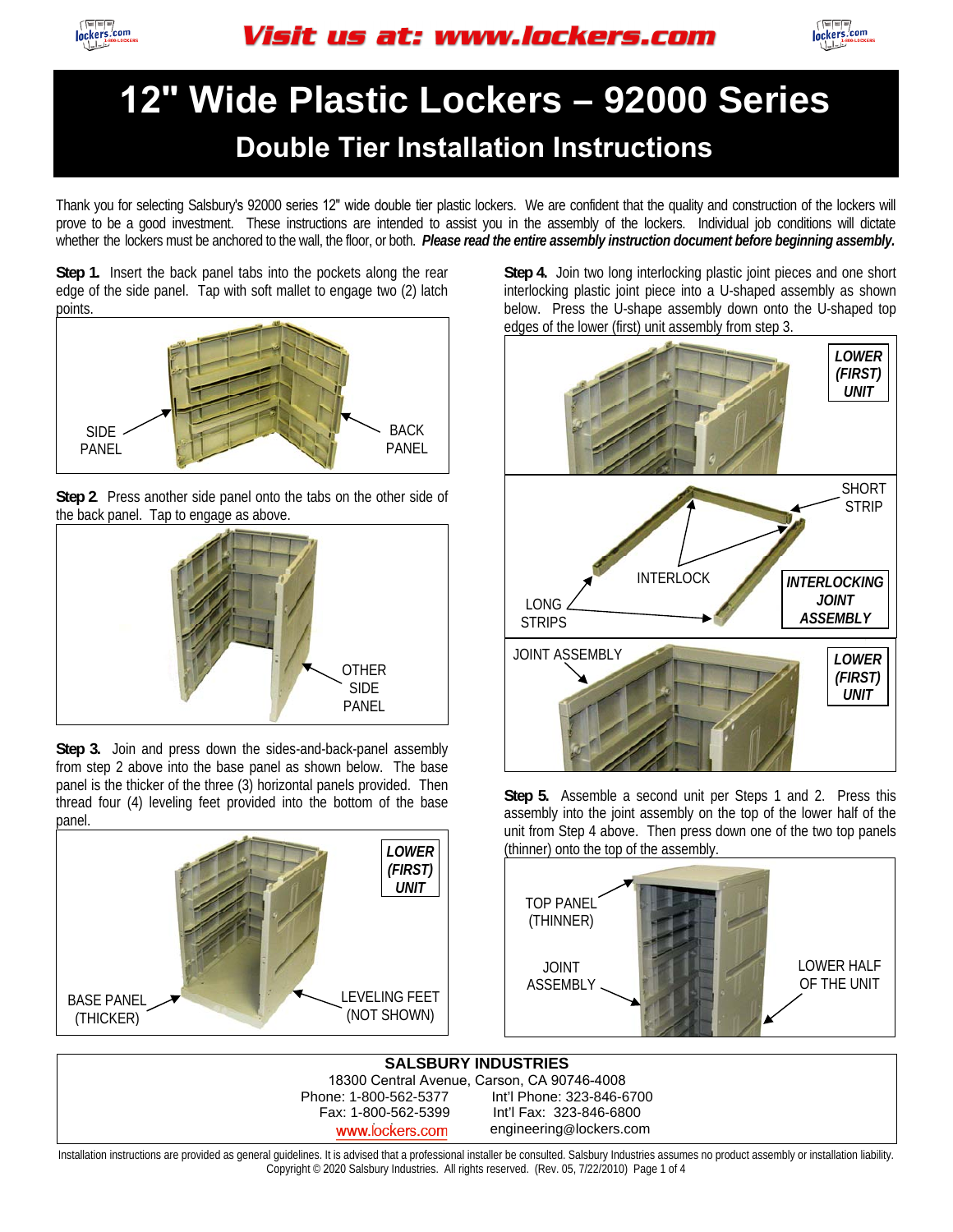## **12" Wide Plastic Lockers – 92000 Series**

#### **Double Tier Installation Instructions**

**Step 6.** If no optional sloping hood is ordered, install the three filler strips into the recesses in the top of the remaining (second) top panel.



**Step 7.** Assemble a second compartment per steps 1 though 5 except without a base panel and using the second top panel with the filler strips installed. This unit will not have leveling feet. Stack this second unit onto the first unit as shown below. Use a mallet if necessary.



**Step 8.** Install screws and hole covers where side panels join to top panels and base panel. There are 18 screws and hole covers on each side of the two sides of the assembly (36 in total).



**Step 9**. Install a lock catch bar at the center of each of the two (2) compartments, on the left front inside edge of the side panel with the four (4) short flathead screws provided.



**Step 10.** Attach the plastic oval lock plate to the front of the two (2) doors with two (2) screws from the rear of the door. Insert the stainless steel hasp through hole in front of doors making sure cutout is facing downward. Secure by threading nut provided onto it from rear. Insert lock knob through hasp from front of door making sure hole in lock knob is facing downward. Attach cam to rear of lock knob shaft with screw provided. Be sure the cam is pointing toward the outside of the door and is properly engaged with the square shaft end of the lock knob.



**SALSBURY INDUSTRIES** 18300 Central Avenue, Carson, CA 90746-4008 Int'l Phone: 323-846-6700 Fax: 1-800-562-5399 Int'l Fax: 323-846-6800 www.lockers.com engineering@lockers.com

Installation instructions are provided as general guidelines. It is advised that a professional installer be consulted. Salsbury Industries assumes no product assembly or installation liability. Copyright © 2020 Salsbury Industries. All rights reserved. (Rev. 05, 7/22/2010) Page 2 of 4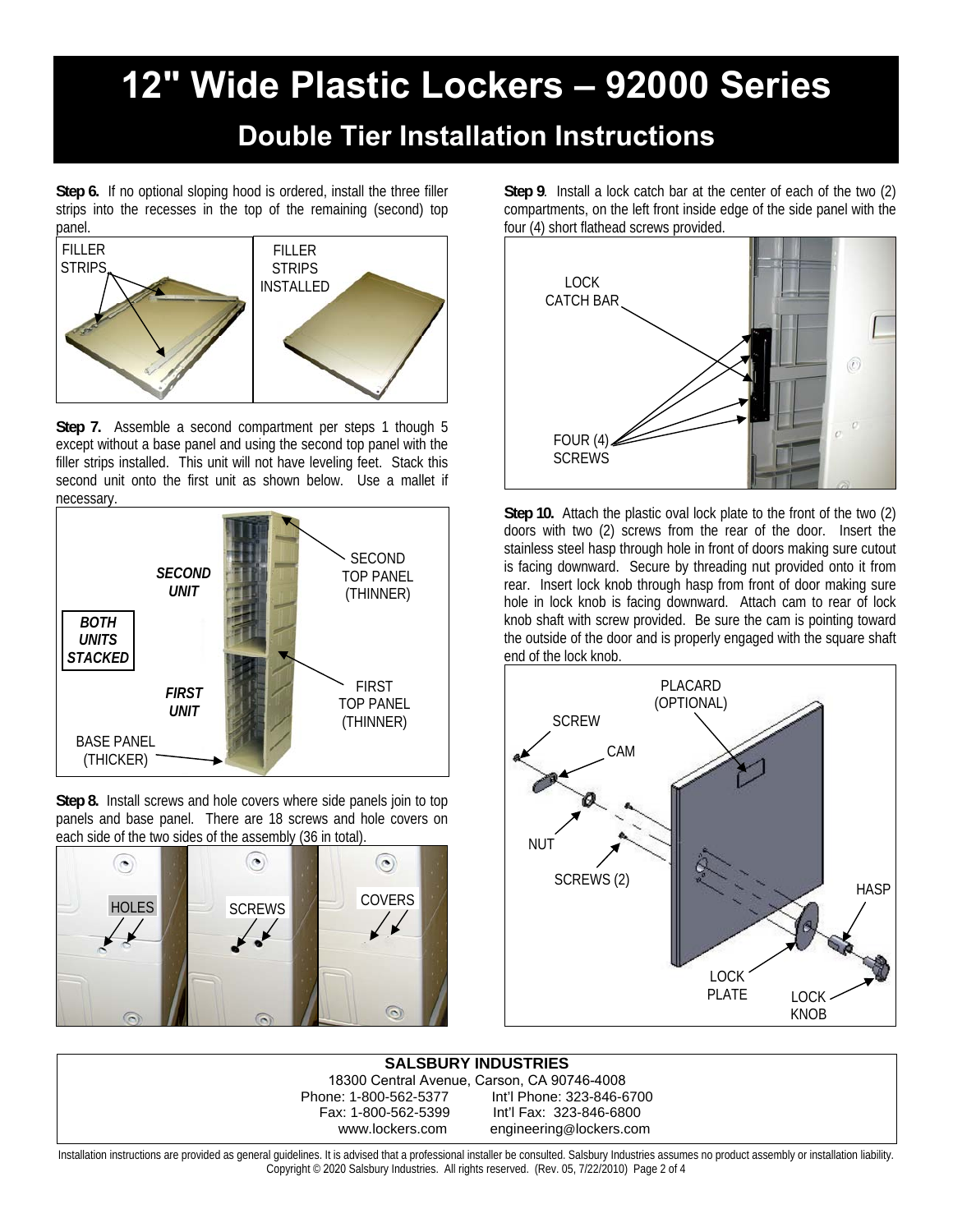# **12" Wide Plastic Lockers – 92000 Series**

#### **Double Tier Installation Instructions**

**Step 11.** Fasten the eight (8) hinges (four (4) for each of the two (2) doors) provided in the hardware package securely to each hinge position with the screws provided as shown below. Fasten each of the two (2) doors to the appropriate set of hinges.



**Step 12.** Install coat rods by pressing ends into locating tabs near top of compartment. Use the locating tabs behind the stiffener rib.



**Step 13.** Slide the shelves (optional) into the slots in the locker side panels. There are six (6) slots available for shelves in each of the two (2) compartments.



**Step 14.** Install the sloping hood (optional) to the top of each locker column by aligning six (6) locating tabs with the topmost panel. Press locating tabs into place. Illustration shows sloping hood before pressing tabs into place. Plastic filler strips shown in Step 6 are not required on units with a sloping hood and can be discarded.



**SALSBURY INDUSTRIES** 18300 Central Avenue, Carson, CA 90746-4008 Int'l Phone: 323-846-6700 Fax: 1-800-562-5399 Int'l Fax: 323-846-6800 www.lockers.com engineering@lockers.com

Installation instructions are provided as general guidelines. It is advised that a professional installer be consulted. Salsbury Industries assumes no product assembly or installation liability. Copyright © 2020 Salsbury Industries. All rights reserved. (Rev. 05, 7/22/2010) Page 3 of 4